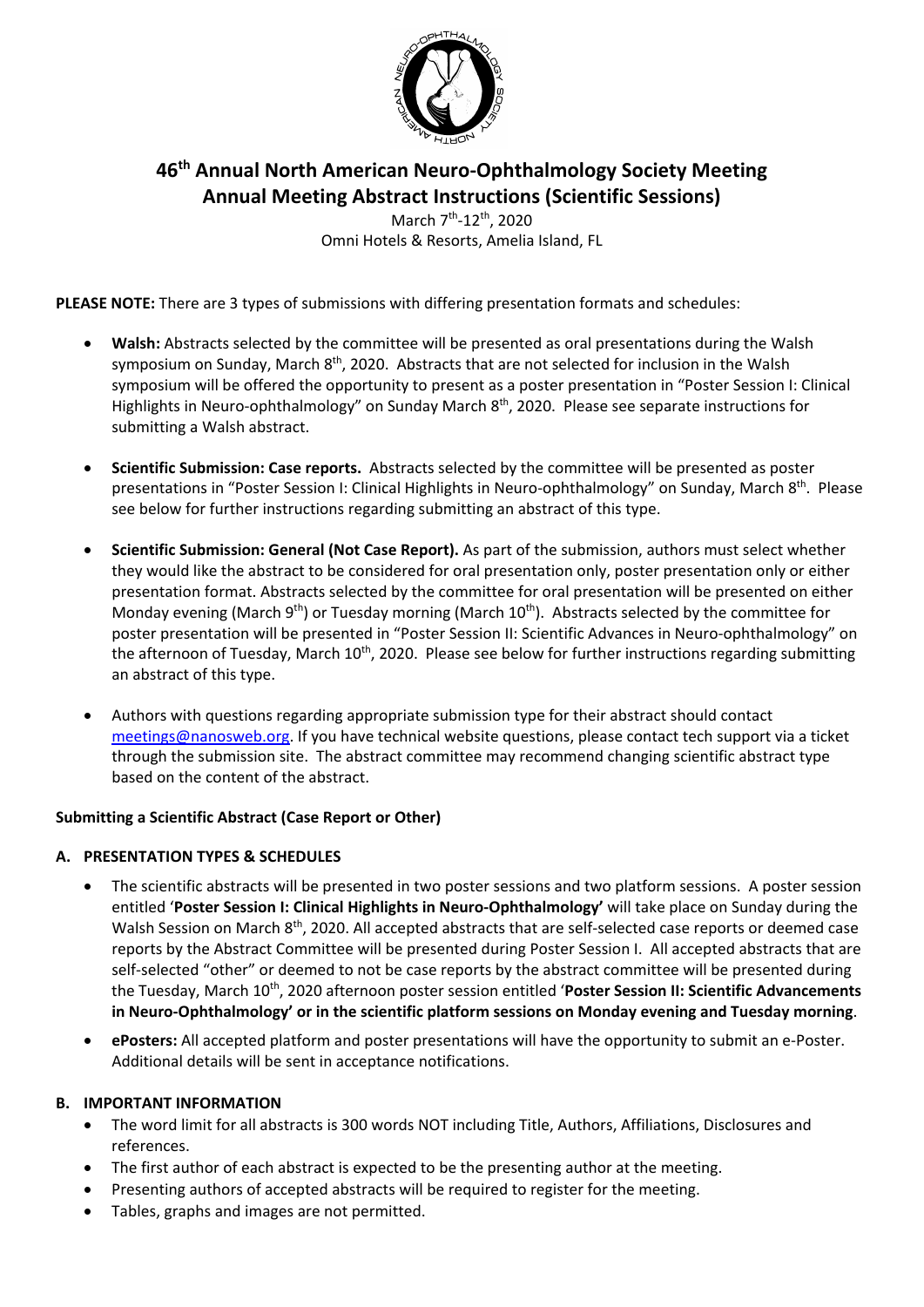- There is a maximum of 1 "case report" and 2 "other" scientific abstract submissions per presenting (first) author (excluding Walsh submissions).
- Avoid trade names whenever possible. Sometimes you need to say the trade name at least once, for clarity. For instance - natalizumab (Tysabri).
- All authors that had influence over the content of the abstract must disclose. When submitting the abstract online, please list the names of the authors and the corresponding financial disclosures.
- NANOS will not accept abstracts that have been **accepted for publication at the time of submission**. Authors found to be in violation of this guideline are subject to sanction by the NANOS Board of Directors.
- Abstracts previously presented at a scientific meeting may be submitted to and presented at NANOS. Please cite the meeting, location and date of previous presentation as part of the abstract submission process.
- The content of all abstract presentations shall include the content of the abstract submitted and shall exclude content that is not directly related to the abstract. Advertising or any form of commercial solicitation is not allowed in NANOS abstract presentations without prior approval from the NANOS Board of Directors.
- DEADLINE FOR SUBMISSION: **11:59 PM EST on OCTOBER 31, 2019.**

# **C. PREPARATION OF YOUR ABSTRACT**

- No identifying features such as names of authors, hospitals, medical schools, clinics or cities may be listed in the title or text of the abstract. This is to facilitate blinded review. The names of authors and their affiliations (institutions) will be submitted on-line during the process.
- The title should be as brief as possible but long enough to indicate clearly the nature of the study. Capitalize the first letter of each word.
- **Case reports**
	- o Abstracts should state briefly and clearly describe the case(s) and conclusions including unique features or teaching points
		- **i. Introduction**: Clearly state relevant background information.
		- **ii. Description**: Include relevant case data
		- **iii. Conclusions**: Emphasize unique features of the case(s) and teaching points
		- **iv. Optional**: For more information contact: provide e-mail, telephone or postal contact information for one or more of the authors. This will be published with the abstract to allow attendees to contact authors.
	- o Abstracts of this type will be considered for poster presentation
- **Non-case reports (Other)**
	- o Abstracts should state briefly and clearly the purpose, methods, results and conclusions of the work.
		- **i. Introduction**: Clearly state the purpose of the abstract and relevant background information. **ii. Methods**: Describe your selection of observations or experimental subjects clearly *(i.e. study*
		- *design)*. *Include the number of experimental subjects and/or observations analyzed*. **iii. Results**: Present your results in a logical sequence. *Include quantitative descriptions and comparisons where possible.*
		- **iv. Conclusion**: Emphasize new and important aspects of the study and conclusions that are drawn from them.
		- **v. Optional**: For more information contact: provide e-mail, telephone or postal contact information for one or more of the authors. This will be published with the abstract to allow attendees to contact authors.
	- o Abstracts that are proposals of studies will not be accepted unless the purpose of the abstract presentation is presentation of a proposed study design. Any abstract presentation that will include results must include (at minimum preliminary) results in the abstract submission.
	- o Authors have the option to submit their non-case report abstract for one of the three following options:
		- **Poster Presentation Only**
		- Platform Presentation Only (consideration will not be made for poster presentation)
		- **Either Platform or Poster Presentation**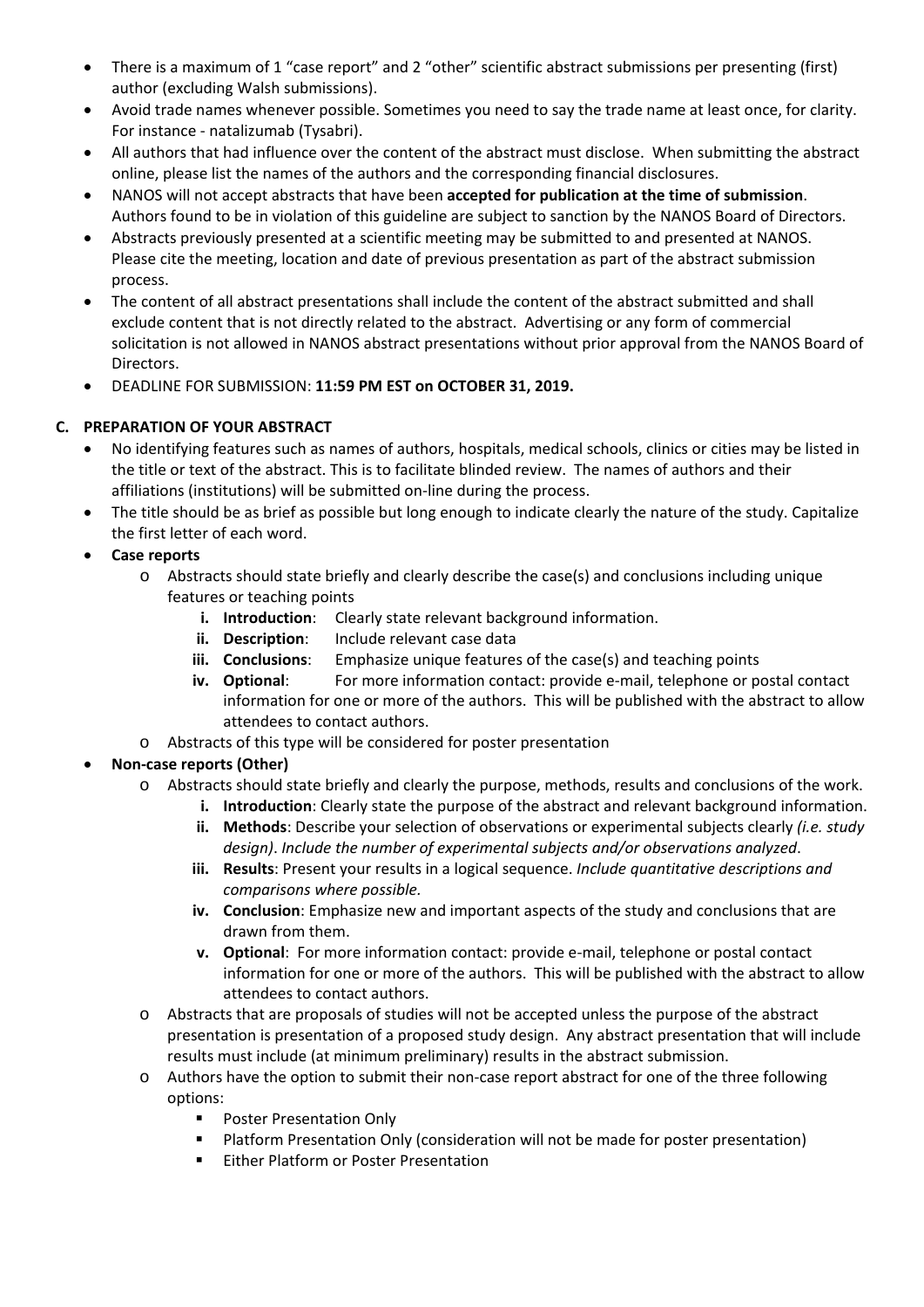o IMPORTANT! NANOS will accept only one platform presentation per first author. If a first author submits more than one abstract for platform presentation, the others will automatically be reviewed for poster presentation—not platform.

## **THE SUBMISSION PROCESS**

- 1. To submit an abstract, please visit our online [Abstract Submission](https://precis2.preciscentral.com/Link.aspx?ID=20466569ED895A468D386D4C90454B8B) site and register with the system. All users will need to create an account. Go to the submission system and click "Create an Account". Complete the form with the required fields. Once that form is submitted, you will be redirected to the login page. **Please be sure to save these login credentials.**
- 2. Log into the system using the username and password you chose. To begin a new NANOS submission, select the icon 'Abstract Submission', 'Create New', and then the system will request that you indicate whether your abstract submission is for Walsh or NANOS Scientific Sessions; select the NANOS Scientific Sessions – case report or other (non-case report) submission type and click "Next".
- 3. Submitting an abstract is a multi-step process. To submit a new abstract, log into the system and click on the icon "Create New". This will take you through the steps of submitting your abstracts. Be sure to read the directions on each page carefully and reference the examples that each page provides. Here are the five steps within the abstract submission process

Step 1: Authors Step 2: Abstract Body Step 3: Information Step 4: Review and Finalize

4. The abstract submission system will require you to pick the primary and secondary category that your abstract falls within.

The categories to choose from are as follows:

- Orbital and Eyelid Disorders
- Disorders of the Anterior Visual Pathway (Retina, Optic Nerve, and Chiasm)
- IIH
- Disorders of the Posterior Visual Pathway and Visual Processing
- Pupil
- Ocular Motility Disorders and Nystagmus
- Neuro-Ophthalmic Disorders of Neurologic and Systemic Diseases
- Neuro-Imaging
- Ocular-Imaging
- Miscellaneous
- 5. Those questions marked with a red asterisk\* are required fields. The system will indicate which of the steps you have not completed when you go to finalize and submit your abstract.
- 6. To submit your abstract, you will select 'Save' at the end of the Information Section and then you will select 'Submit & Review Changes'. If you have changes, select 'Edit Submission'. If your abstract is complete, select 'Finalize' to complete the abstract submission. An email confirmation will be sent to the email of the presenting author.
- 7. Once an abstract has been submitted, you can click on the Edit icon ( $\mathbb D$ ) to edit an existing submission. If you wish to withdraw an abstract click the Withdraw icon ( $\bigcirc$ ) to withdraw a submission and have it moved to the Inactive tab.